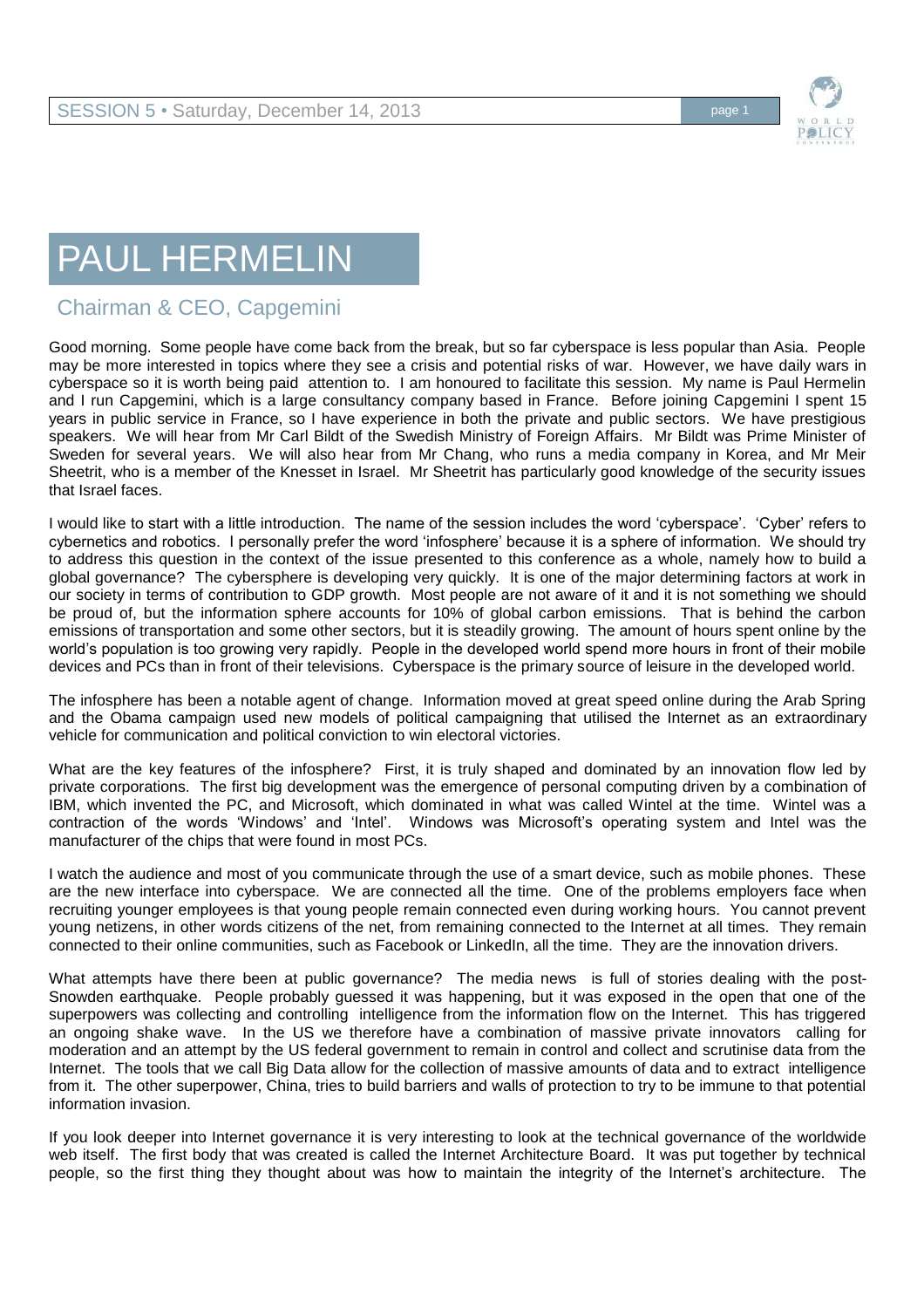

second body is the Internet Engineering Group, so still engineers dealing with technical problems. The third body is an attempt to deal with global governance. It is the Internet Society or ISOC. The Internet Society defines itself as a non-profit, non-governmental international gathering of professional members who place themselves in charge of standards, technology, education and policy issues. The people therefore who feel empowered to manage all of the political issues of this gigantic sphere of communication that mankind has invented are a gathering of nongovernmental international individuals who think they drive the future of that sphere. I think that is the challenge we face.

In May 2011, President Sarkozy, who was running the G8 at the time, tried to convene an eG8, the E referring to electronic business. I attended that conference and it was a strange confrontation between government representatives and business leaders trying to find a compromise. Frankly, the conclusions of the EG8 were rather limited. The conclusion, as always with these diplomatic documents, was a common agreement that we need to give a new impetus to freedom and democracy – that goes without saying, but why not restate it? – and try to articulate the basic principles of the information sphere. Those principles would be freedom, respect for privacy, respect for intellectual property, acceptance of multi-player governance – which is a nice principle but nobody knows what it truly means – cyber security and protection against crime.

As I said, I attended this conference and there was a very interesting meeting between President Sarkozy and several US business leaders. What is striking is that any attempt to regulate or control the infosphere has become obsolete before the attempt even gets approved at the international level. There was recently an attempt at the EU level to regulate data treatment and transfer as to how data should be handled and transported out of the EU's physical borders. There was an EU summit convened by President Hollande of France and their main decision was that they could not agree on precise principles, so they postponed the question to 2015. That just shows that the speed of international regulation and global governance just does not match the speed of innovation. What is seen as key today will become obsolete very soon. The main challenge of the infosphere is the discontinuity between the majesty of international governance and the way technical innovation blossoms.

Just a few days ago Facebook tried to buy Snapchat, which has no revenues yet. Young Americans use Snapchat to send videos and these videos can sometimes be provocative, so Snapchat came up with an innovation whereby the little video self-destructs after 15 seconds to protect privacy. The rumour is that Facebook offered USD 2 billion to buy Snapchat and the offer was rejected. There are already applications available to instantly copy a Snapchat video to a PC to store it before it self-destructs. That is an example of the speed of innovation and the counter reaction, which makes it very difficult to regulate.

We are in a world of entrepreneurs, small and large. Google is working on the Google car, which will be an automated car, and they are able to do that thanks to their dominant position in the infosphere. Netizens who have been born into this world do not necessarily understand the concept of privacy. I asked my daughter if she felt at risk putting so much information on her Facebook profile and whether she might regret it one day because an employer would have access to a lot of private information. Her answer was that if she did not put that information online an employer would think she is a very secretive person and not hire her. It is a new world with new behaviour.

I would like to end my introduction with something that I find to be a paradox. A few weeks ago, , an impressive list of US companies challenged the US government on the issue of spying on the Internet, which they thought was harming their economic performance. They asserted that people would not use technology they do not trust and that the government had put this trust at risk and needed to help restore it. The companies that issued this challenge were Microsoft, Google, AOL, Twitter, Facebook, Yahoo, Apple and LinkedIn. Therefore all of the Internet giants thought that their business was more important than privacy and security and said to the US government that the ways in which the government was known to try to control and spy on the Internet harmed the trust netizens have in technology provided by those businesses. I do not know how the US society will overcome that contradiction.

Putting global governance at the heart of this conference was absolutely the right thing to do. The main problem we face in the growing influence of the infosphere is how we can build a government that will not just think backward and look to control things but will be able to manage the contradiction between the speed of innovation and the time it takes to attempt to make any rules or regulations that would not destroy innovation.